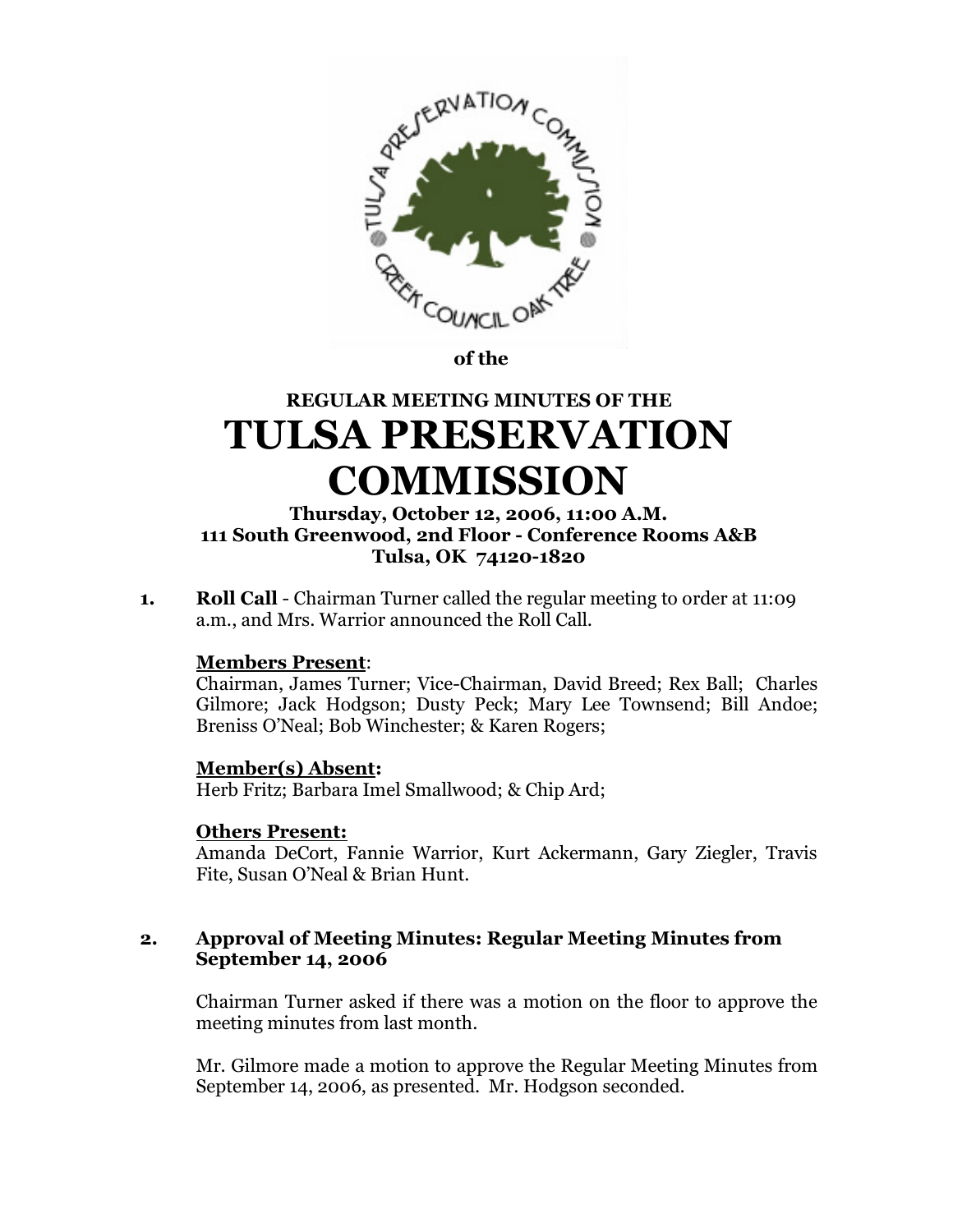### **Roll Call Vote to Approve Meeting Minutes from September 14, 2006:**

Chairman Turner – Aye; Vice-Chairman Breed – Aye; Charles Gilmore – Aye; Jack Hodgson – Aye; Mary Lee Townsend – Was not present during this vote; Rex Ball – Aye; Bill Andoe – Aye; Dusty Peck – Aye; Bob Winchester – Abstain; & Karen Rogers - Aye. The motion was **Approved Unanimously by members present and voting.**

## **3. Unfinished Business**

## **A. Historic Preservation Committee Report**

## **i. Announcement of Conflict of Interest**

Chairman Turner asked the commission if anyone had a conflict of interest with any of the Certificates of Appropriateness (COA) Requests that would be brought before the board for review. Members were instructed that the commissioner's name(s) would not be called when voting on the particular Certificate or Certificates of Appropriateness that he/she had a conflict of interest with. No one responded to having a conflict.

# **ii. Applications for Certificate of Appropriateness**

Chairman Turner briefly informed the COA applicants of the COA processing procedures of how their proposals would be reviewed by the Tulsa Preservation Commission for a final determination.

Chairman Turner introduced and welcomed Ms. Karen Rogers to the Commission. Ms. Rogers was appointed by the Mayor to serve on the Commission as a representative for Tulsa Public Schools. The Commission welcomed Ms. Rogers aboard.

Chairman Turner asked Ms. DeCort to please give her presentation on COA agenda item #1, Gary & Lisa Ziegler at 901 N. Denver Avenue.

## **1. 901 N. Denver Ave., Tulsa, OK 74106 (Brady Heights) Applicants: Gary & Lisa Ziegler**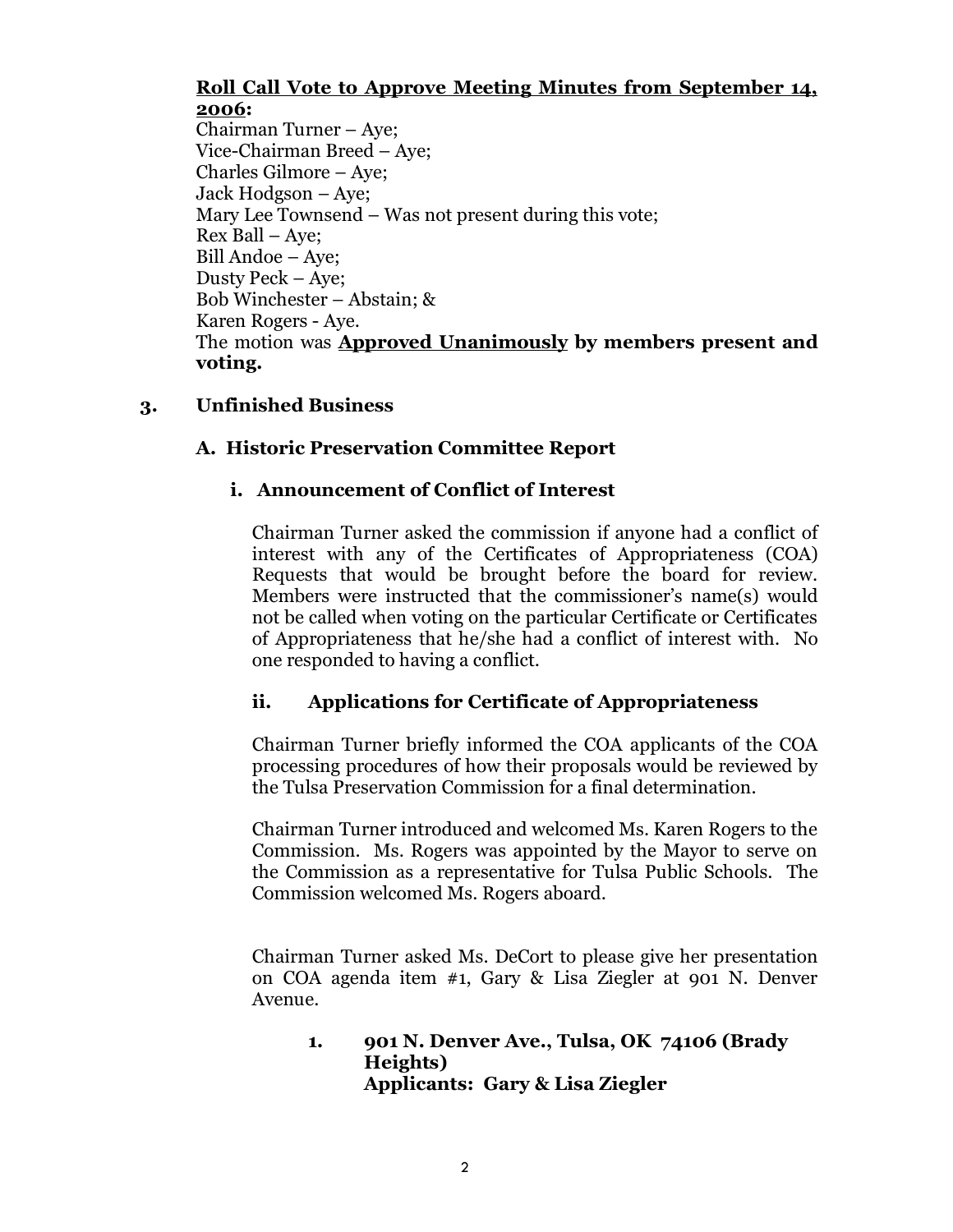## **Request: Propose to replace rural type mailbox; add central HVAC unit with associated conduit & plumbing on North side of structure; & add a "Historic Structure Plaque" by front door.**

#### **COA Complete Application Date: Oct. 10, 2006**

Ms. DeCort presented Gary & Lisa Ziegler's Certificate of Appropriateness application to the Commission. Photographs and drawings were available for review; and a slide presentation was shown of the historic home in Brady Heights.

Ms. DeCort stated that the Zieglers plan to replace their rural type mailbox with a horizontal mailbox installed on the front of the structure; add a central HVAC unit with an associated conduit and plumbing on the North side of structure; and add a "Historic Structure Plaque" by their front door.

Ms. DeCort read aloud the appropriate guidelines for "Restoring existing structures" in the Brady Heights district.

Ms. DeCort stated that the replacement mailbox that the Zieglers are planning to install is a horizontal mailbox by Solar Group Townhouse Collection. It is a heavy-duty galvanized steel mailbox with a baked enamel finish that has steel magazine hooks; and that the size of the mailbox is  $6-3/8$ "H x  $15-1/2$ "W x  $3-1/8$ "D.

Mr. Ziegler didn't make any comments or add any information to Ms. DeCort's presentation.

Chairman Turner asked Vice-Chairman Breed to please report to the Commission the recommendations that were made on this proposal at the last COA Subcommittee meeting.

Vice-Chairman Breed stated that the COA Subcommittee considered the Ziegler's application to be complete at the October 10, 2006 meeting. He stated that the COA Subcommittee recommended at a unanimously vote to approve the Ziegler's application with the following conditions that were based on the appropriate design guidelines for restoring in the Brady Heights Historic District.

 That staff recommends to the Zieglers for placement of the plaque.

Vice-Chairman Breed made a motion to support the COA Subcommittee's recommendations to approve the Ziegler's application with conditions, as indicated above. Secretary O'Neal seconded.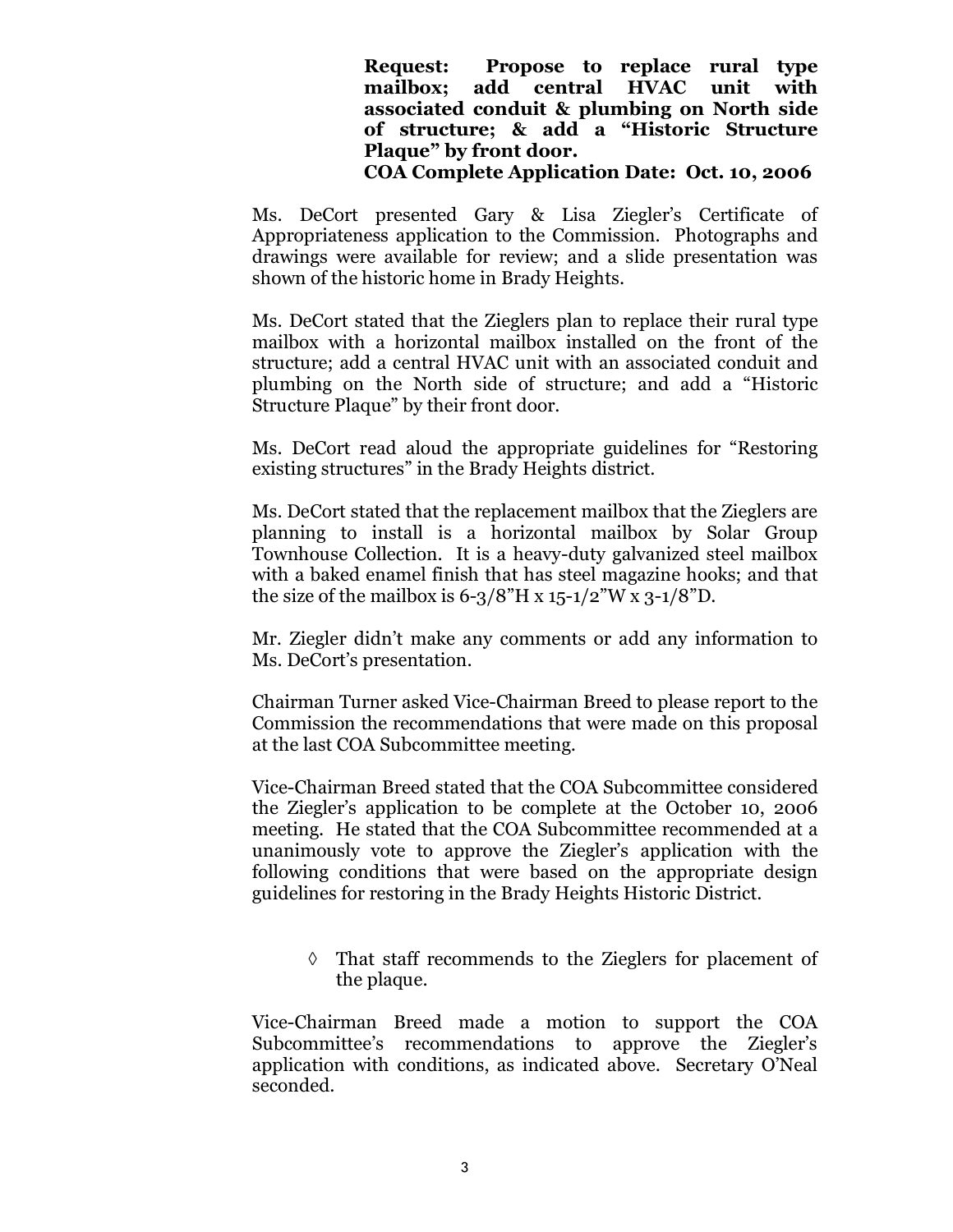Chairman Turner opened the floor to the Commission for discussion. No further information was brought forth. Chairman Turner asked Mrs. Warrior to please call roll.

#### **Roll Call Vote to Approve Gary & Lisa Ziegler's application w/conditions at 901 N. Denver Avenue:**

Chairman Turner – Aye; Vice-Chairman Breed – Aye; Secretary O'Neal – Aye; Charles Gilmore – Aye; Jack Hodgson – Aye; Mary Lee Townsend –Aye; Rex Ball – Aye; Bill Andoe – Aye; Dusty Peck – Aye; Bob Winchester – Aye;  $\&$ Karen Rogers – Aye.

The motion was **Approved Unanimously by members present and voting.**

*The Tulsa Preservation Commission Approved Gary & Lisa Ziegler's proposal based on Mailboxes, Paragraph 1; & Engineering Systems-Mechanical, Electrical and Plumbing, Paragraph 1 for the Brady Heights Historic District.*

Chairman Turner asked Ms. DeCort to please give her presentation on COA agenda item #2, Gary & Lisa Ziegler at 215-217 W. Jasper Street in Brady Heights.

**2. 215-217 W. Jasper Street, Tulsa, OK 74106 (Brady Heights) Applicants: Gary & Lisa Ziegler Request: Propose to replace one (1) mailbox and add another mailbox by two apartment entry doors - vertical style mailbox; add two (2) central HVAC units with associated conduit & plumbing on North side of structure; & remove two (2) junction boxes & conduits on East side of structure; & add storm windows on the carriage house that are missing. COA Complete Application Date: Oct. 10, 2006**

Ms. DeCort presented Gary & Lisa Ziegler's Certificate of Appropriateness application to the Commission. Photographs and drawings were available for review; and a slide presentation was shown of the historic home in Brady Heights.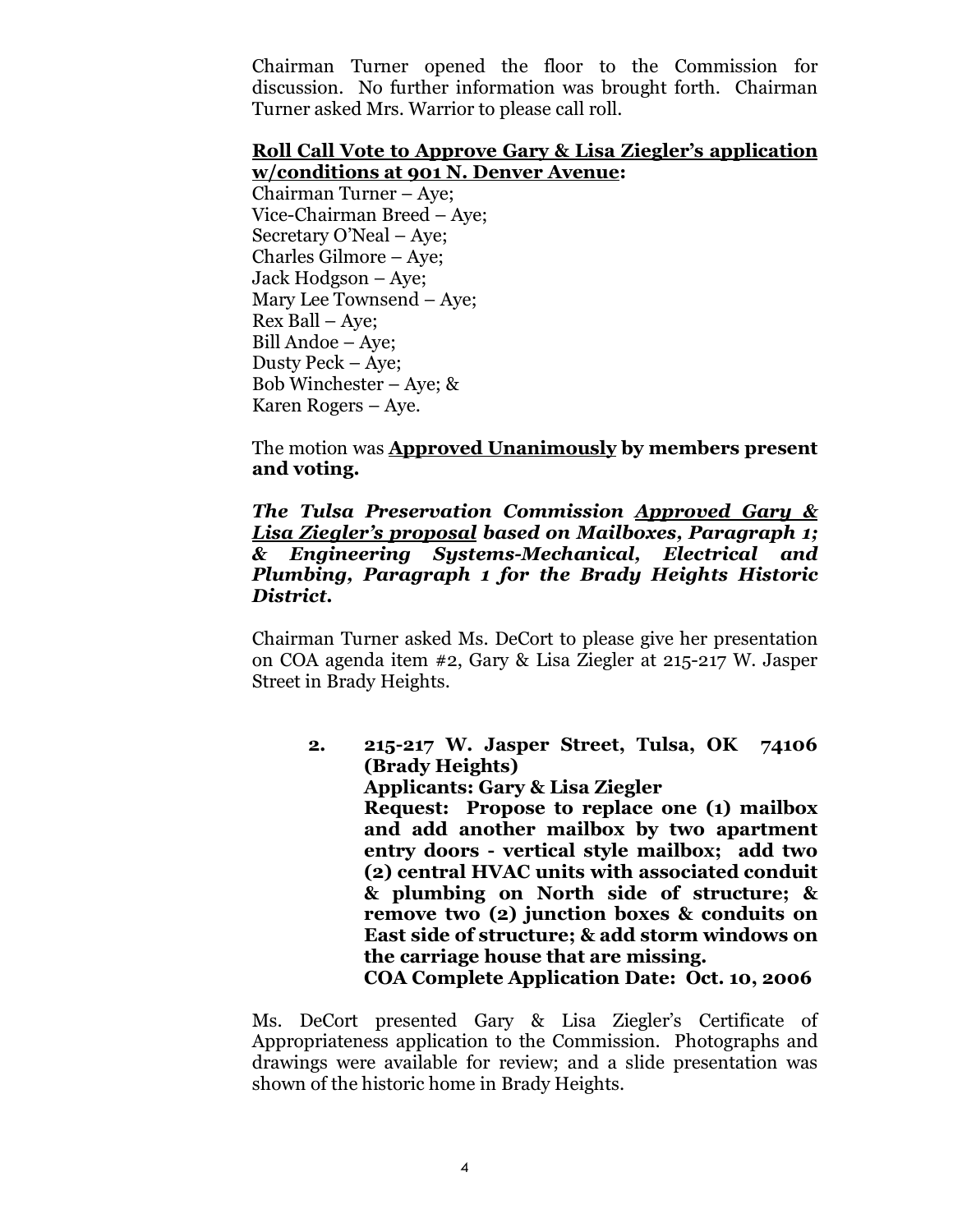Ms. DeCort stated that the Zieglers plan to replace one (1) mailbox and add another mailbox by two of the apartment entry doors vertical style mailbox; add two (2) central HVAC units with an associated conduit and plumbing on the North side of the structure. She stated that the Zieglers would also like to remove two (2) junction boxes and conduits on the East side of the structure; and add storm windows on the carriage house that are missing.

Ms. DeCort read aloud the appropriate guidelines for "Restoring Existing Structures" in the Brady Heights district.

Ms. DeCort stated that Mr. Ziegler has indicated that he will replace the damaged storm windows; and add storm windows where they are missing. She stated that the storm windows will be glass on top with screen on the bottom. A divider will line up with the windows' meeting rail so they do not obscure the view of the windows.

Mr. Ziegler added that the storm windows and window panes will be painted.

Chairman Turner asked Vice-Chairman Breed to please report to the Commission the recommendations that were made on this proposal at the last COA Subcommittee meeting.

Vice-Chairman Breed stated that the COA Subcommittee considered the Ziegler's application to be complete at the October 10, 2006 meeting. He stated that the COA Subcommittee recommended at unanimously vote to approve the Ziegler's application with the following conditions that were based on the appropriate design guidelines for restoring in the Brady Heights Historic District.

 $\Diamond$  That the storm windows do not obscure the 6 over 6 windows on the carriage house.

Vice-Chairman Breed made a motion to support the COA Subcommittee's recommendations to approve the Ziegler's application with conditions, as indicated above. Secretary O'Neal seconded.

Chairman Turner opened the floor to the Commission for discussion. No further information was brought forth. Chairman Turner asked Mrs. Warrior to please call roll.

## **Roll Call Vote to Approve Gary & Lisa Ziegler's application w/conditions at 215-217 W. Jasper Street:**

Chairman Turner – Aye; Vice-Chairman Breed – Aye; Secretary O'Neal – Aye; Charles Gilmore – Aye; Jack Hodgson – Aye;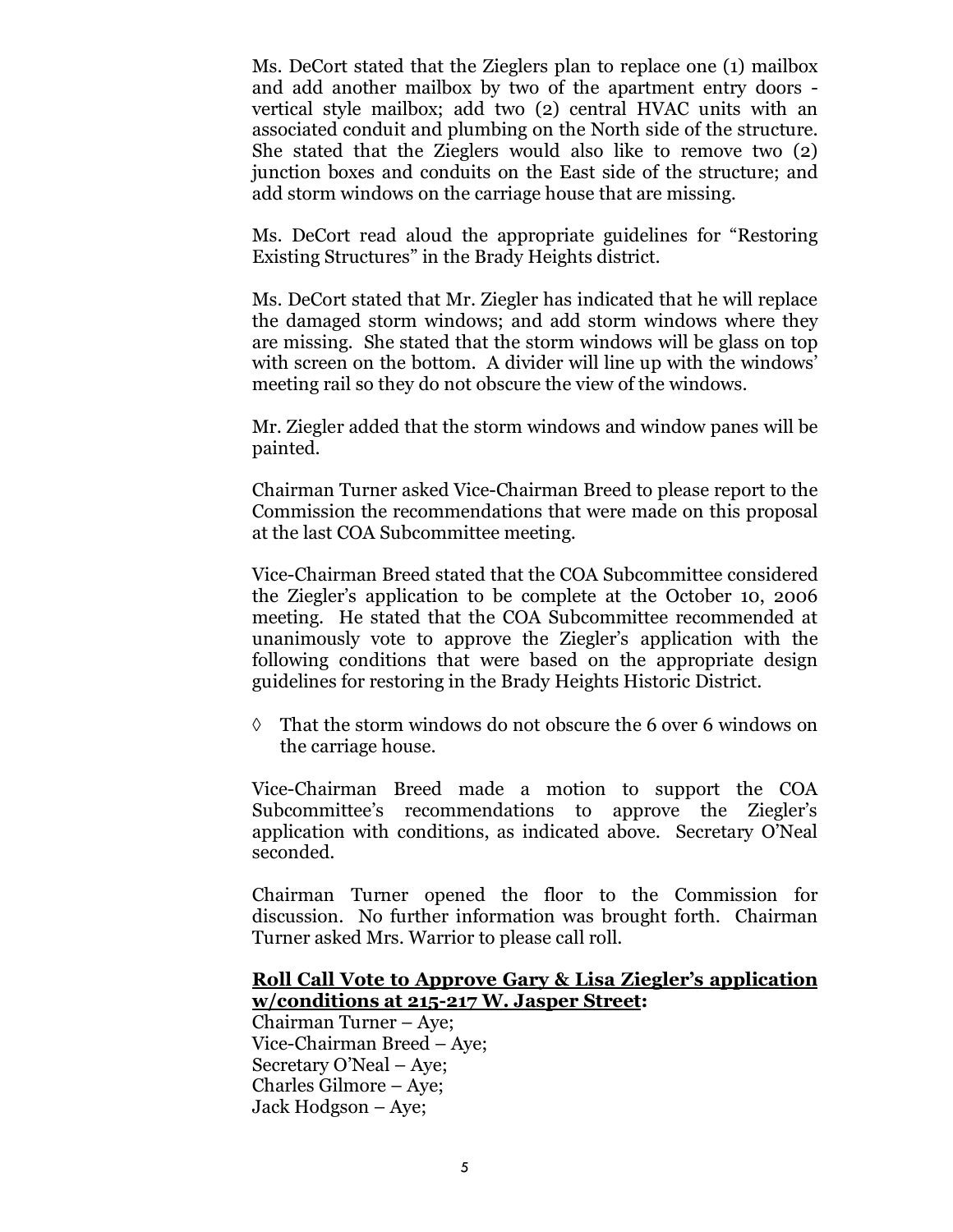Mary Lee Townsend –Aye; Rex Ball – Aye; Bill Andoe – Aye; Dusty Peck – Aye; Bob Winchester – Aye;  $\&$ Karen Rogers – Aye.

The motion was **Approved Unanimously by members present and voting.**

*The Tulsa Preservation Commission Approved Gary & Lisa Ziegler's proposal based on Mailboxes, Paragraph 1; & Engineering Systems-Mechanical, Electrical and Plumbing, Paragraph 1; and Accessories, Paragraph 1 for the Brady Heights Historic District.*

Chairman Turner asked Ms. DeCort to please give her presentation on COA agenda item #3, Travis Fite at 714 N. Denver Avenue in Brady Heights.

**3. 714 N. Denver, Tulsa, OK 74106 (Brady Heights) Applicant: Travis Fite Request: Propose to replace thirteen (13) existing wood windows, due to lack of maintenance, with Simonton platinum series vinyl high efficiency windows. COA Complete Application Date: Oct. 10, 2006**

Ms. DeCort presented Travis Fite's Certificate of Appropriateness application to the Commission. Photographs and drawings were available for review; and a slide presentation was shown of the Bungalow historic home in Brady Heights.

Ms. DeCort stated that Mr. Fite plans to replace thirteen (13) existing wood windows, due to lack of maintenance, with thirteen (13) Simonton platinum series vinyl high efficiency windows.

Ms. DeCort read aloud the appropriate guidelines for Windows and Doors for "Restoring existing structures" in the Brady Heights district. She indicated that the guidelines state under Preferred Option – Repair and restore original windows and doors to preserve the historic appearance. Retain the original or existing windows and doors, their glazing, trim, and the character-defining elements through repair. Retain existing window and door locations – not removing, covering or enclosing them. Ms. DeCort further read the guidelines under Windows & Doors stating that "if the existing materials and details have deteriorated beyond reasonable repair,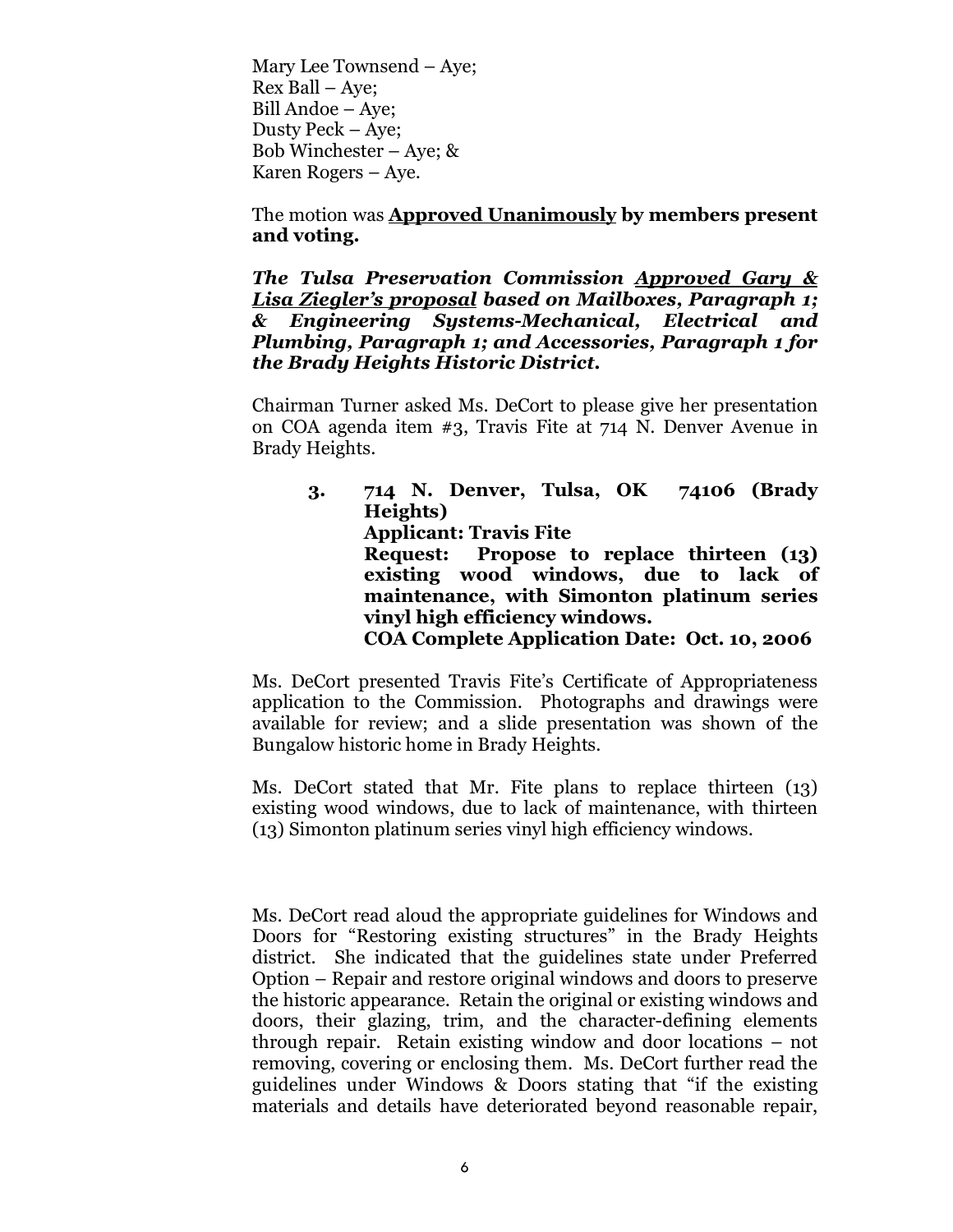replacements should be similar in sash design and appearance, maintaining the material original to the structure, size, shape, muntin pattern, glazing area and tint, and placement locations. Replacement windows having thermal and maintenance-reducing qualities may be used, but must maintain the appearance, character, and defining elements of the original window pattern.

Ms. DeCort added that the Secretary of the Interior's Standards for Rehabilitation, on which the guidelines are based, require that you must first repair existing material whenever possible; if that is not an option, you must replace existing material with the same material; finally, if none of the previous options are possible, you may replace with a different material. She added that Brady Heights' guidelines are worded in such a way that vinyl windows could only replace existing vinyl windows.

Ms. DeCort stated that it is staff's opinion that all the windows at 714 N. Denver Avenue are salvageable; and that the white vinyl high efficiency windows are inappropriate under the neighborhood's guidelines and the Secretary of the Interior's Standards.

Chairman Turner asked Mr. Fite if he had anything to add to Ms. DeCort's presentation. Mr. Fite stated that most of all of the windows on the bottom part of the upper sash are rotten on every one of the windows. He stated that the windows are either rotten or dried to the point where you can squeeze it and it turns into powder. Mr. Fite stated that there's quite a bit of air stream coming through the windows sills. He stated that there are several panes of glass that are broken out of the window panes; and that he was scheduled to be moved into the house by the end of the month.

Mr. Fite stated that he was not aware that he was supposed to go before the board on a matter such as this. He asked the Commission if his proposal wasn't approved today, if he could have request approval for full-view storm windows to be installed on the structure.

Mr. Gilmore addressed the Commission by stating that he believes that the Commission doesn't have enough information to make a decision on Mr. Fite's new proposal to have storm windows installed on the structure, due to not having the product information before them to make a determination.

Chairman Turner asked Vice-Chairman Breed to please report to the Commission the recommendations that were made on this proposal at the last COA Subcommittee meeting.

Vice-Chairman Breed stated that the COA Subcommittee considered Mr. Fite's application to be complete at the October 10, 2006 meeting. He stated that the COA Subcommittee recommended at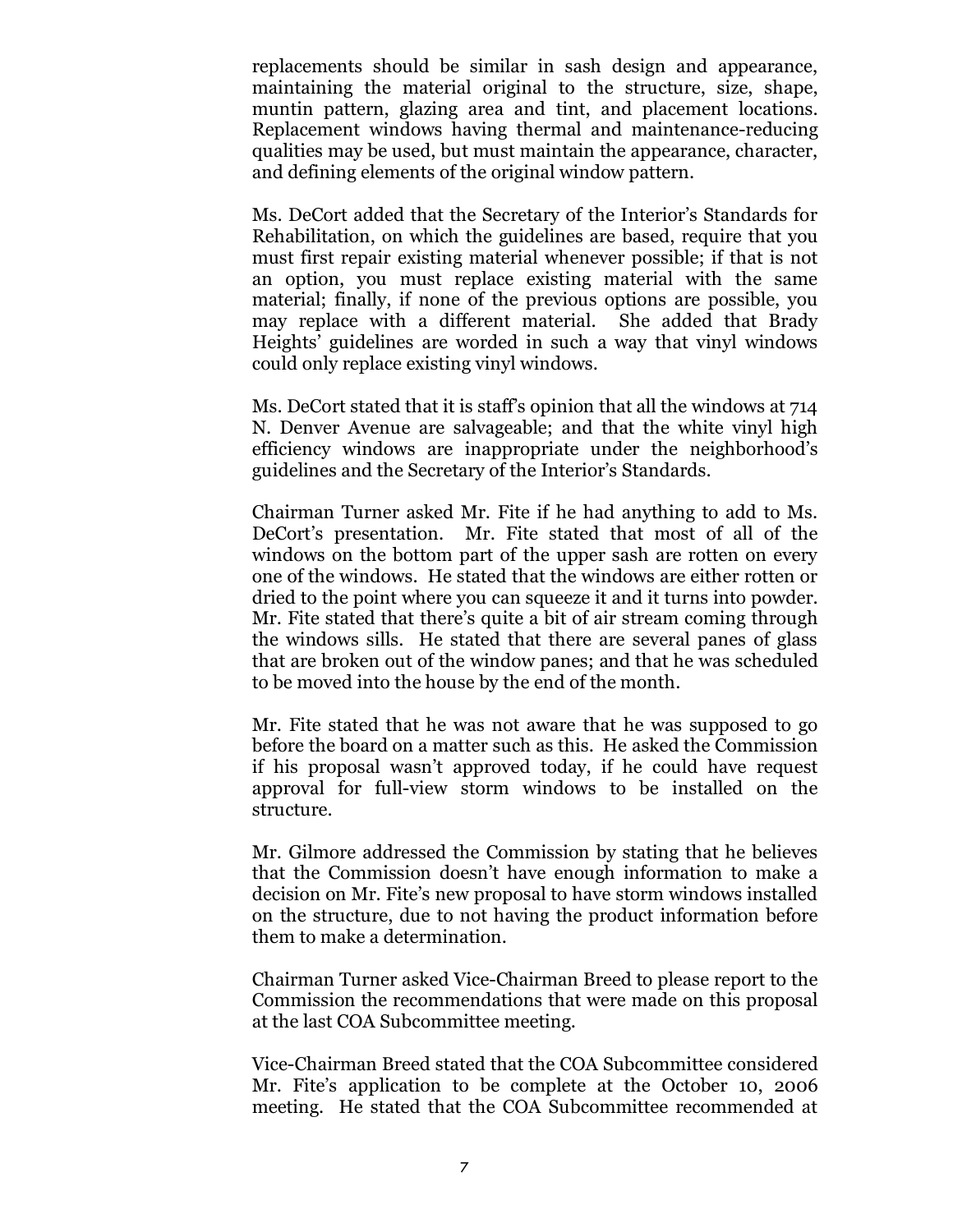unanimously vote to deny Mr. Fite's application based on the appropriate design guidelines for restoring in the Brady Heights Historic District; and that he so moved. Secretary O'Neal seconded.

Chairman Turner stated that Brady Heights Representative, Tim Williams stated at the October 10, 2006 COA Subcommittee meeting that he believed that the windows on this structure are repairable.

Chairman Turner told Mr. Fite that if he wants to install full view storm windows on the structure that he would have to make another application. Mr. Fite brought to the Chairman's attention that he was scheduled to be in the house by the end of October; and that he would like to have the storm windows installed soon because the house was drafty and cold.

Legal Advisor, Kurt Ackermann stated that the Commission could have a Special Meeting within fourteen (14) days of this meeting if it so chose. Chairman Turner scheduled to have a Special TPC Meeting on Tuesday, October 24, 2006 at 11:00 a.m. Mr. Fite stated that he will submit another application.

Chairman Turner opened the floor to the Commission for discussion. No further information was brought forth. Chairman Turner asked Mrs. Warrior to please call roll.

#### **Roll Call Vote to Deny Mr. Fite's application:**

Chairman Turner – Aye to Deny; Vice-Chairman Breed – Aye to Deny; Secretary O'Neal – Aye to Deny; Charles Gilmore – Aye to Deny; Jack Hodgson – Aye to Deny; Mary Lee Townsend – Aye to Deny; Rex Ball – Aye to Deny; Bill Andoe – Aye to Deny; Dusty Peck – Aye to Deny; Bob Winchester – Aye to Deny; & Karen Rogers – Aye to Deny.

The motion was **Approved Unanimously to Deny by members present and voting.**

*The Tulsa Preservation Commission Denied Travis Fite's proposal based on Windows & Doors, Preferred Option, Paragraphs 1 & 2; & Second Preference, Paragraphs 1 through 4 for the Brady Heights Historic District.*

**B. Rules & Regulations** None.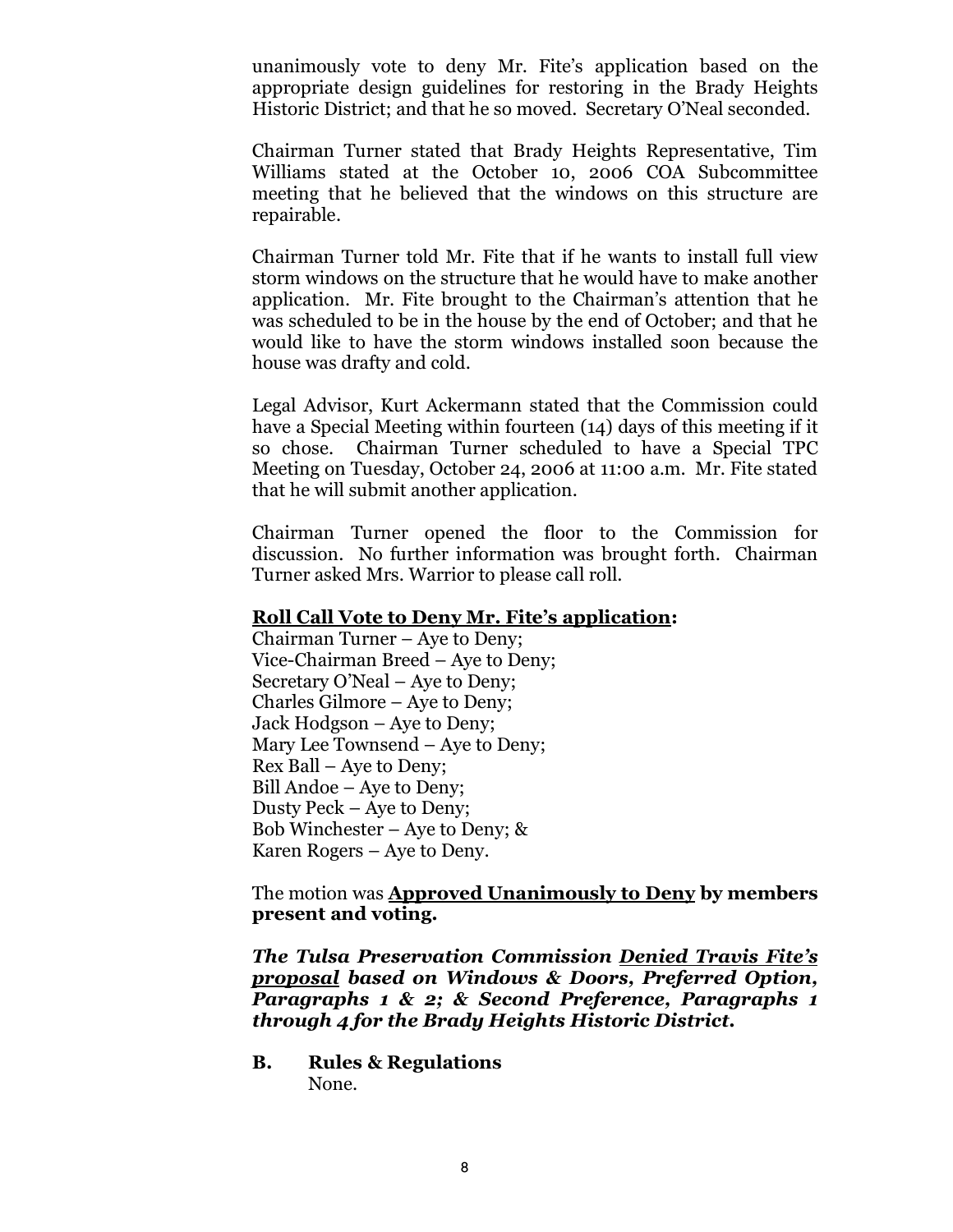#### **C. Program Planning & Neighborhood Conservation** None.

## **Chairman Turner moved to Agenda Item 5., Staff Report.**

## **5. Staff Report**

Ms. DeCort briefly went over the staff approval requests that had been recently granted for some neighborhood residents. These staff approvals were in Brady Heights, Swan Lake and North Maple Ridge.

## **Chairman Turner moved to Agenda Item 4., Chair Report.**

## **4. Chair Report**

## **A. Core Recommendations**

Chairman Turner stated that Brian Hunt from the National Association of Industrial & Office Properties (NAIOP) and President of the Tulsa Chapter was here at this meeting to hear about the results from the September 28<sup>th</sup> CORE Recommendations Meeting.

Chairman Turner stated that he met with Amanda DeCort, Rex Ball, Pat Treadway, Susan Neal, and Don Himelfarb, the new Economic Development Director for the City of Tulsa, on the 28th of September regarding the CORE Report. Chairman Turner stated that he believes that it was a very good meeting; and that the ending results of the meeting was basically a four (4) step approach of actions that Don Himelfarb wants to take:

- o First Recommendation: Have an architectural survey of the IDL (Inner Dispersal Loop) and possibly some areas adjacent to the IDL; (by trying to locate funds to get a survey based on the National Park Service Guidelines for Downtown Tulsa);
- o Second Recommendation: To convene a group of people including planning staff; preservation staff; and various organized entities to identify things that impede downtown development and rehabilitation of downtown buildings. Chair Turner stated that basically, included in that would be discussion about what disincentives there are, such as the difficulty in meeting code and the belief among developers that the Fire Marshall's stance on fire suppression has a negative impact on the financial reality of rehabilitating downtown buildings. He stated that the group would discuss the issues and ways to address them.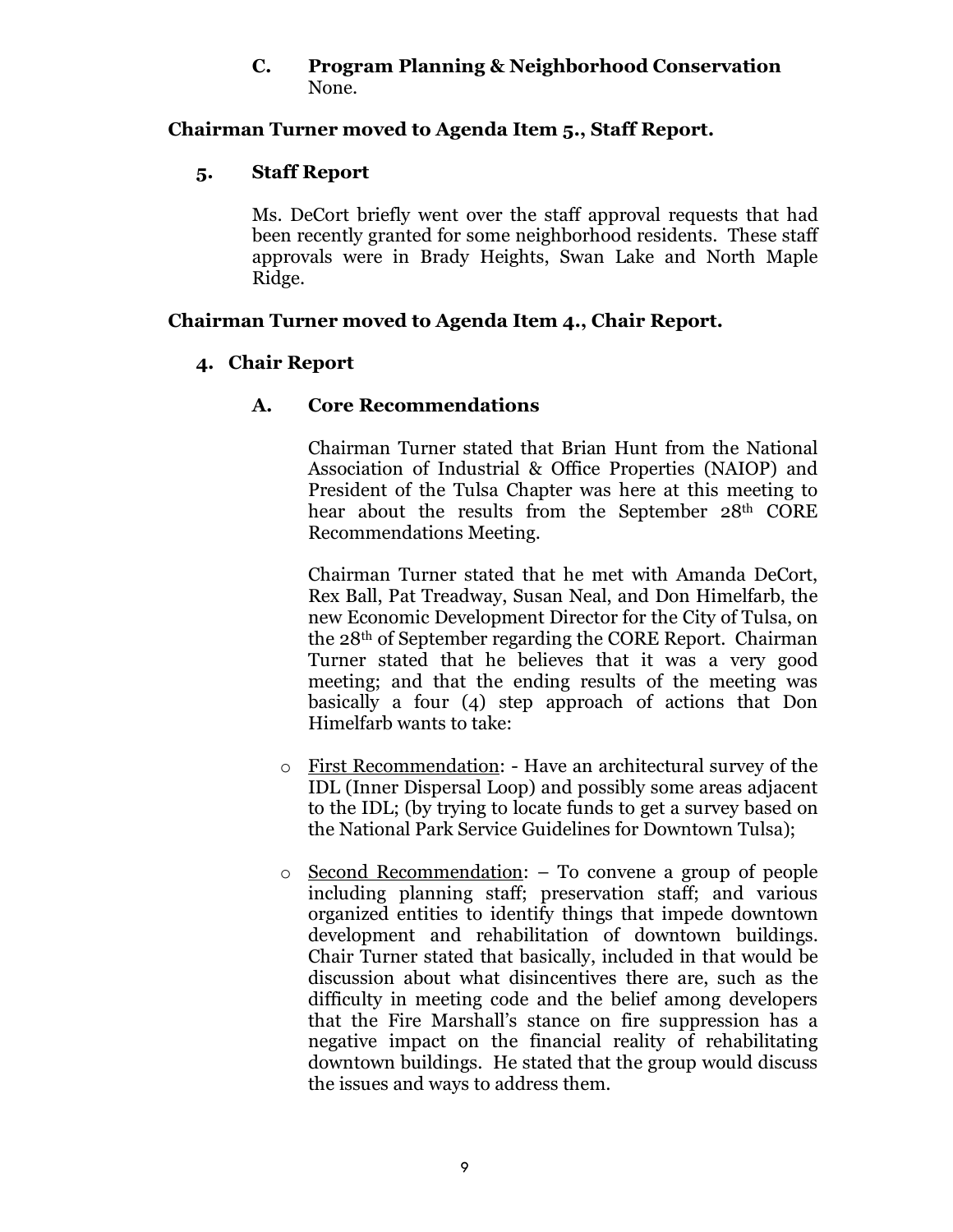- o Third Recommendation: To convene a meeting to discuss incentives that are available or could be developed. He stated this will be a meeting that the TPC leadership and Pat Treadway will be involved in; and that Don Himelfarb will facilitate the discussion. He stated that it's basically a coalition of people to discuss incentives for downtown development and rehabilitation and adaptive reuse.
- o Fourth Recommendation: Once the first three items are in place, then the group will revisit the CORE Recommendations to review them in light of this process, and address the issues at hand.

Chairman Turner stated that Mr. Himelfarb had mentioned after the meeting that they were going to look for outside funds for the downtown intensive-level survey. Chairman Turner also mentioned that Ms. DeCort was in the process of trying to get funds from the Certified Local Governments Program (CLG) Grant for part of the survey because the grant isn't enough money to cover the entire cost of the survey.

Mr. Hunt addressed the Commission by asking: What is actually in the survey? He asked if the survey was going to be conducted inside the Inner Dispersal Loop or outside the Inner Dispersal Loop? He stated that for what it's worth, that he would advocate if they would really look into the issue because there are some great areas North and South of the inner-dispersal loop that he would like to see surveyed.

Chairman Turner thanked Mr. Hunt for sharing his comments and ideas with the Commission.

**6. Absence Request**

None.

## **7. New Business**

## **Any matter not known about or which could not have been reasonably foreseen prior to the time of posting.**

None.

# **8. Communications**

Mr. Ball stated that he had given Ms. Rogers, our new Tulsa Public Schools Representative a copy of an application for National Register for Will Rogers High School. Mr. Ball would like to have Ms. Rogers